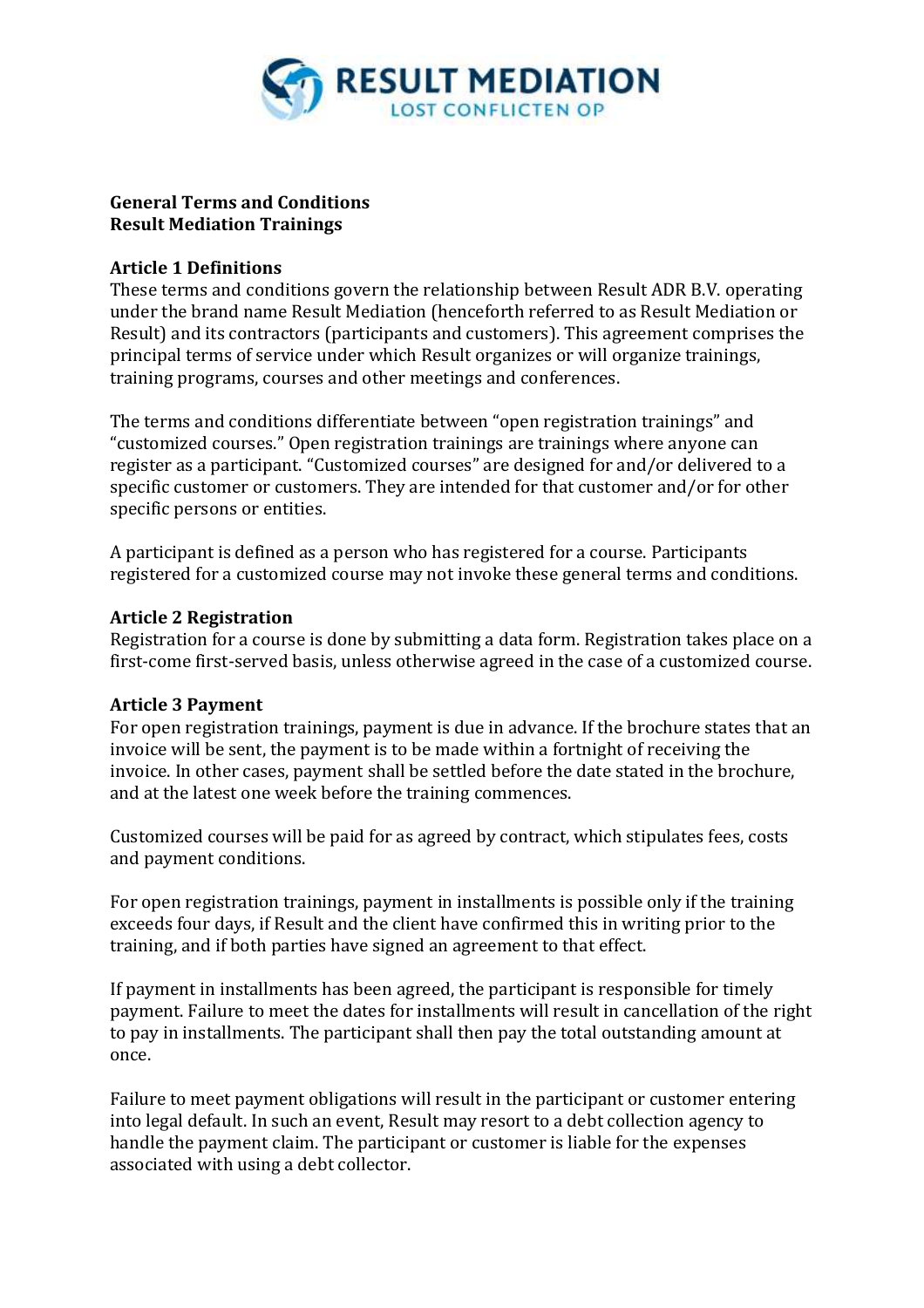

# **Article 4 Cancellation of Registration**

A. Open Registration Training

Cancellation of registration shall be done in writing. The following conditions apply:

- In all cases, once registration is completed, the participant has a withdrawal period of 12 days. Within that period, registration may be canceled free of charge, irrespective of the rules set out below.
- Registration may be canceled free of charge up to 8 weeks before the first day of training.
- If registration is canceled between 8 and 2 weeks before the first day of training, 50% of the fee will be invoiced.
- If registration is canceled within 2 weeks of the first day of training, the full fee will be invoiced.

### B. Customized Courses

In the event of cancellation of a customized course, Result and the customer both have the right to reschedule the course to a later date. Costs already incurred (such as hire of the venue and/or equipment) will be payable by the party who is responsible for the postponement. If a training or course is canceled more than 3 months before the training or course, the customer will be invoiced for any costs incurred up until such time. Should Result have reduced or only partial external expenses (e.g. for hire of the venue, speaker's fees) due to the cancellation, the amount invoiced will be reduced accordingly. Result is responsible for agreements made with its subcontractors on potential cost savings. The customer shall comply with these agreements.

# **Article 5 Absence and replacement**

In the event that a participant is unable to attend the training or course, the participant may send someone in his/her place, provided this person meets the criteria for participation. Result shall be the judge of this.

If the participant's absence is a case of force majeure, which shall be established by Result, Result will endeavor, at the participant's request, to offer an opportunity to catch up or make up for lost time. In practice, this will depend on Results' room and ability to accommodate. It shall be Result's prerogative to decide on this matter. Such an opportunity constitutes a privilege, not a right.

# **Article 6 Cancellation by Result**

Result reserves the right to cancel a training or course up to 2 weeks prior to the first day of the training or the course if too few participants have registered. If unforeseen circumstances arise within two weeks before the start of the training or course, the training or course may be cancelled. In such an event, participants shall be informed immediately. Result shall offer alternative dates for the delivery of the training or course as soon as possible. Participants shall have the right to re-register or recover their registration payment.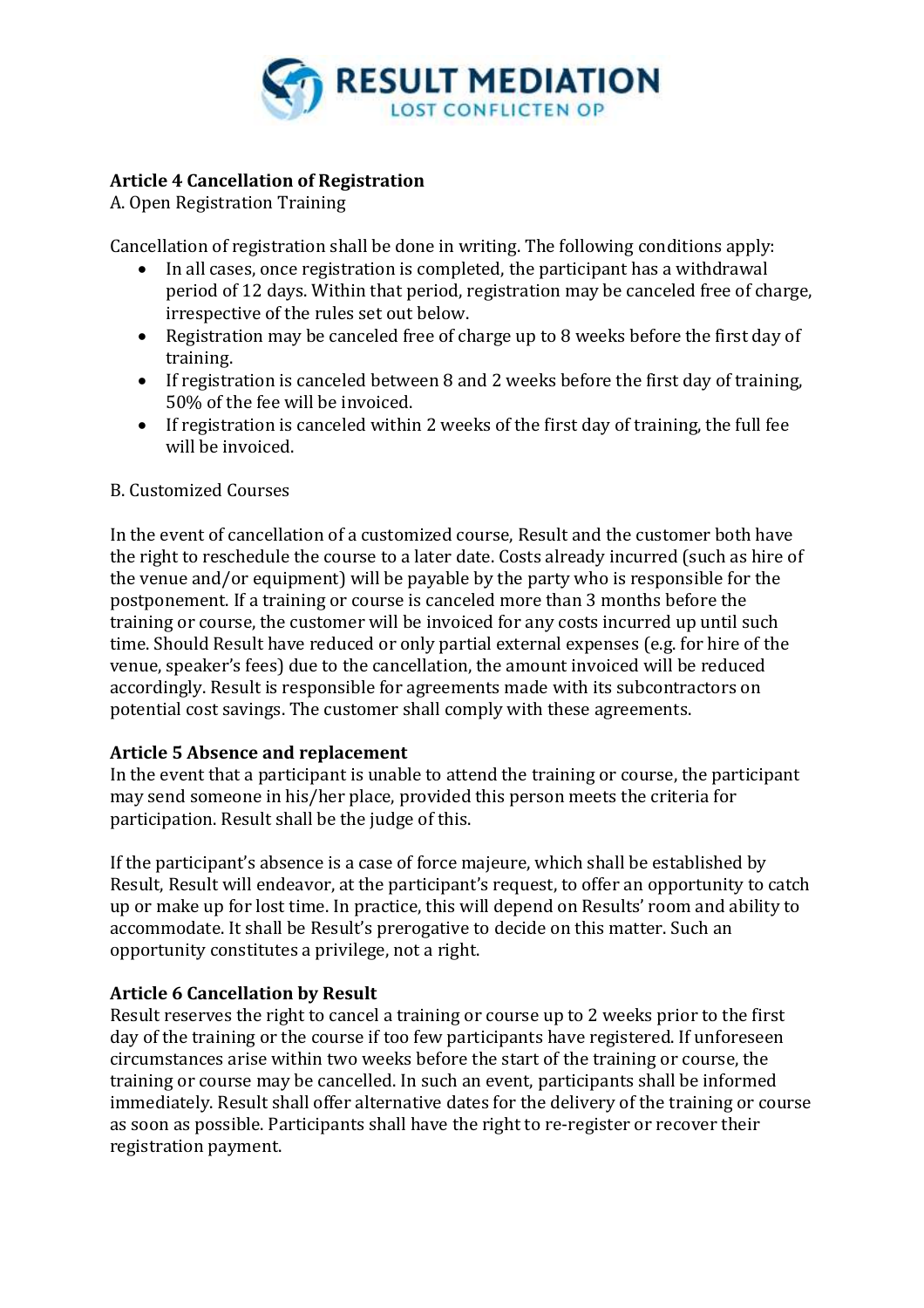

### **Article 7 Substitute Trainers, Change of Venue and Content**

Result reserves the right to substitute trainers assigned to a training or course at any time. Result reserves the right to change the venue of a training or course at any time. Result reserves the right to alter the content of a training or course at any time.

### **Article 8 Intellectual Property and Confidentiality**

The participant and /or customer are entitled to use the course material for personal purposes only, as background for the training or course. In no way may the material be used by, shared with or given to other individuals or third parties.

All the written material used during the training or course remains the property of Result. The participant and/or customer may not duplicate the material without first seeking consent from Result.

Result shall treat all client information shared for the purposes of delivering an open registration training or a customized course with confidentiality.

### **Article 9 Liability**

Result is committed to delivering quality in all trainings and courses, making every possible effort in terms of both content and logistics. Result shall not be held accountable for errors in the course material, or for other mistakes or omissions, which are not due to gross negligence on the part of Result.

### **Article 10 Applicable Law and Litigation**

- 1. These terms and conditions are subject to Dutch national law.
- 2. A complaint pertaining to a training or course organized by Result may be filed no later than 3 months after the training or course. Result will not accept complaints received after the expiry of this period.
- 3. A complaint must be filed in writing (e-mail is accepted.) A complaint must be specific and must state who was present at the time of the incident leading to the complaint, to enable a swift and adequate response.
- 4. A Complaint Handling Officer will investigate complaints. This is the Training Manager, who reports to the Director. Should the complaint bear on the Training Manager, the Director will act as the Complaint Handler. If such is the case, the complainant will be notified.
- 5. The Complaint Handling Officer shall report having received a complaint to the Director and shall enter the content of the complaint in writing into the complaints register.
- 6. In response to the complaint, the Complaint Handling Officer shall contact the complainant to discuss the complaint. The Complaint Handling Officer shall invite the complainant to elucidate his or her complaint in a way that is commensurate with the nature of the complaint. This may be done either verbally, in the presence of the person or persons concerned (such as the trainer), or in writing (with the consent of the complainant) or by telephone. The complaint must be addressed within 2 weeks of the filing date, unless there is a valid reason to extend that period, e.g. to collect information or if he person or persons